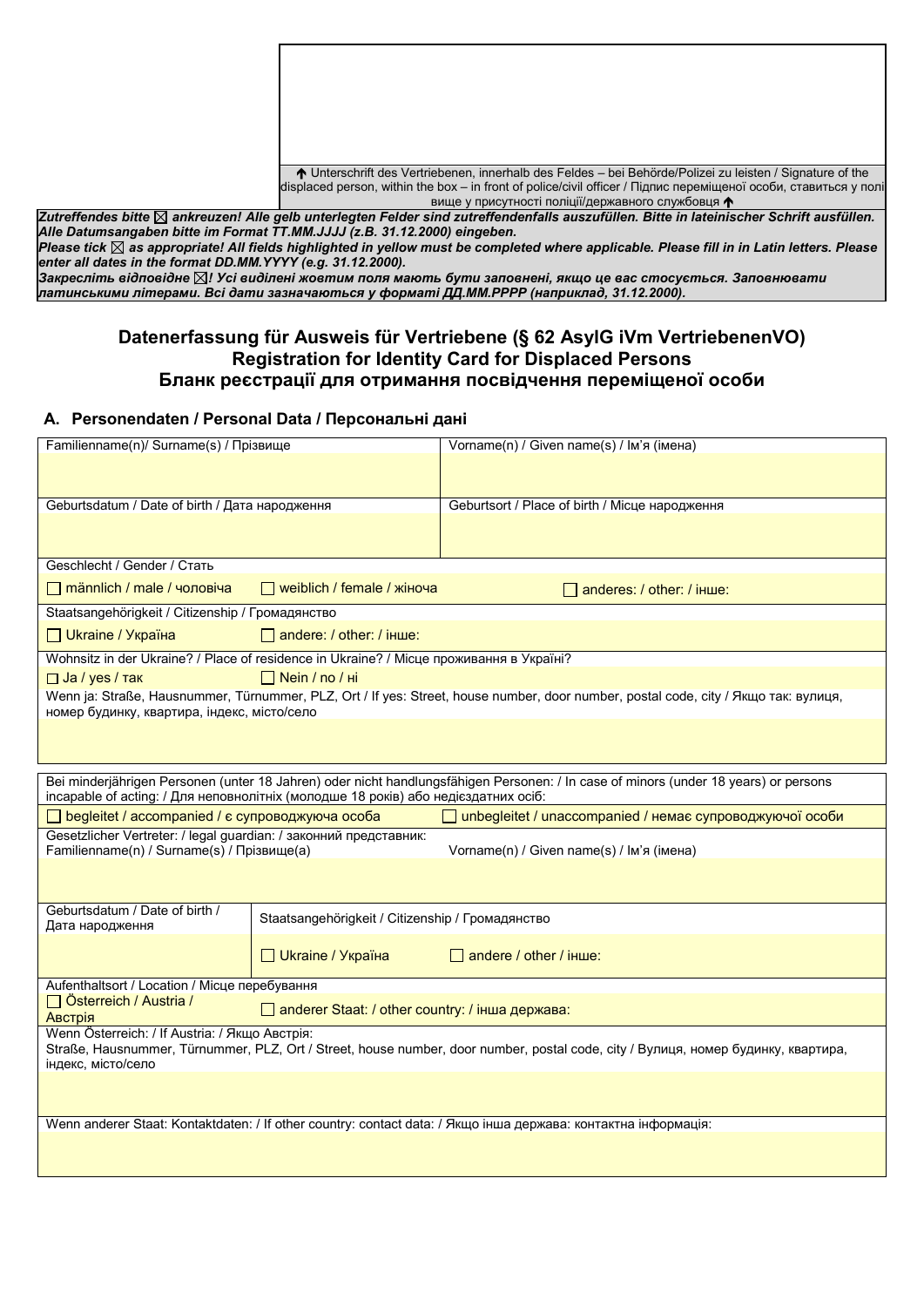### **B. Person ohne ukrainische Staatsangehörigkeit / Person Who Is Not a Citizen of Ukraine / Особи, що не є громадянами України**

Familienangehöriger von ukrainischen Staatsangehörigen oder in der Ukraine Asyl- oder Komplementärschutzberechtigten / Family member of Ukrainian citizens or persons entitled to asylum or complementary protection in the Ukraine / Член родини громадянина України або особа, що має право на статус біженця або додатковий захист в Україні

Name und Geburtsdatum des ukrainischen Angehörigen oder in der Ukraine Schutzberechtigten / Name and d.o.b. of the Ukrainian citizen or the person entitled to protection in Ukraine / Прізвище та дата народження громадянина України або особи, що має право на додатковий захист в Україні

| Diese Person ist mein(e) / This person is my / $\Box$ я особа є моїм(єю)                                                      |                                  |                                                             |                          |
|-------------------------------------------------------------------------------------------------------------------------------|----------------------------------|-------------------------------------------------------------|--------------------------|
| $\Box$ Ehepartner/eingetragener<br>Partner / spouse/registered<br>partner / чоловіком/дружиною<br>/зареєстрованим партнером   | $\Box$ Kind / child /<br>ДИТИНОЮ | $\Box$ Mutter/Vater /<br>mother/father /<br>матір'ю/батьком | Sonstige / Other / Iнше: |
| □ Asyl bzw. Komplementärschutz in der Ukraine / Asylum or complementary protection in Ukraine / Статус біженця або додатковий |                                  |                                                             |                          |
| захист в Україні                                                                                                              |                                  |                                                             |                          |
| Aufenthaltstitel-Nummer und Art / no. of residence permit and type / номер та тип посвідки на проживання                      |                                  |                                                             |                          |
|                                                                                                                               |                                  |                                                             |                          |

#### **C. Reiseweg und Aufenthalt / Travel Route and Residence / Маршрут та перебування**

| Datum der Ausreise aus der Ukraine<br>Date of departure from Ukraine<br>Дата від'їзду з України                                                                                                                                                        | <b>Staat der Ausreise</b><br>Country of departure<br>Країна від'їзду                                              |                                       |
|--------------------------------------------------------------------------------------------------------------------------------------------------------------------------------------------------------------------------------------------------------|-------------------------------------------------------------------------------------------------------------------|---------------------------------------|
|                                                                                                                                                                                                                                                        |                                                                                                                   |                                       |
|                                                                                                                                                                                                                                                        |                                                                                                                   |                                       |
| Datum der Einreise in den Schengen-Raum<br>Date of entry into Schengen area<br>Дата в'їзду у Шенгенську зону                                                                                                                                           | Staat der Einreise in den Schengen-Raum<br>Country of entry into Schengen area<br>Країна в'їзду у Шенгенську зону |                                       |
|                                                                                                                                                                                                                                                        |                                                                                                                   |                                       |
| Datum der Einreise nach Österreich / Date of entry into Austria / Дата в'їзду в Австрію                                                                                                                                                                |                                                                                                                   |                                       |
|                                                                                                                                                                                                                                                        |                                                                                                                   |                                       |
| Haben Sie einen gültigen oder abgelaufenen Aufenthaltstitel in Österreich? Do you have a valid residence permit in Austria or one that has<br>expired? / У вас є дійсна посвідка на проживання в Австрії або посвідка з вичерпаним терміном дії?       |                                                                                                                   |                                       |
| Ja / Yes / Tak                                                                                                                                                                                                                                         | $\Box$ Nein / No / Hi                                                                                             |                                       |
| Wenn ja: / If yes / Якщо так:<br>Nummer / Number / Номер                                                                                                                                                                                               | Datum / Date / Дата                                                                                               | Gültig bis / valid until / термін дії |
|                                                                                                                                                                                                                                                        |                                                                                                                   |                                       |
| Haben Sie einen gültiges oder seit 23.02.2022 abgelaufenes Visum für Österreich? Do you have a valid visa or one that has expired since<br>23.02.2021? У вас є дійсна віза для в'їзду в Австрію або віза, термін дії якої закінчився після 23.02.2022? |                                                                                                                   |                                       |
| $\Box$ Ja / Yes / Так                                                                                                                                                                                                                                  | $\Box$ Nein / No / Hi                                                                                             |                                       |
| Wenn ja: / If yes / Якщо так<br>Nummer / Number / Homep                                                                                                                                                                                                | Datum / Date / Дата                                                                                               | Gültig bis / valid until / термін дії |
|                                                                                                                                                                                                                                                        |                                                                                                                   |                                       |
| Beabsichtigen Sie, in einen anderen Staat weiterzureisen? Do you plan to leave for another country? Ви плануєте переїжджати в іншу<br>країну?                                                                                                          |                                                                                                                   |                                       |
| Ja / Yes / Tak                                                                                                                                                                                                                                         | $\Box$ Nein / No / Hi                                                                                             |                                       |
| Wenn ja, wann und wohin? If yes, when and where to? Якщо так, коли і куди?                                                                                                                                                                             |                                                                                                                   |                                       |
|                                                                                                                                                                                                                                                        |                                                                                                                   |                                       |

# **D. Vorstrafen / Criminal Record / Судимості**

| Sind Sie strafrechtlich verurteilt? Have you been convicted of a crime? У вас є судимості? |                                       |                     |
|--------------------------------------------------------------------------------------------|---------------------------------------|---------------------|
| $\Box$ Ja / Yes / Tak                                                                      | $\Box$ Nein / No / Hi                 |                     |
| Wenn ja: / If yes: / Якщо так:                                                             |                                       |                     |
| Gericht / Court / Суд                                                                      | Delikt(e) / Crime(s) / Правопорушення | Datum / Date / Дата |
|                                                                                            |                                       |                     |